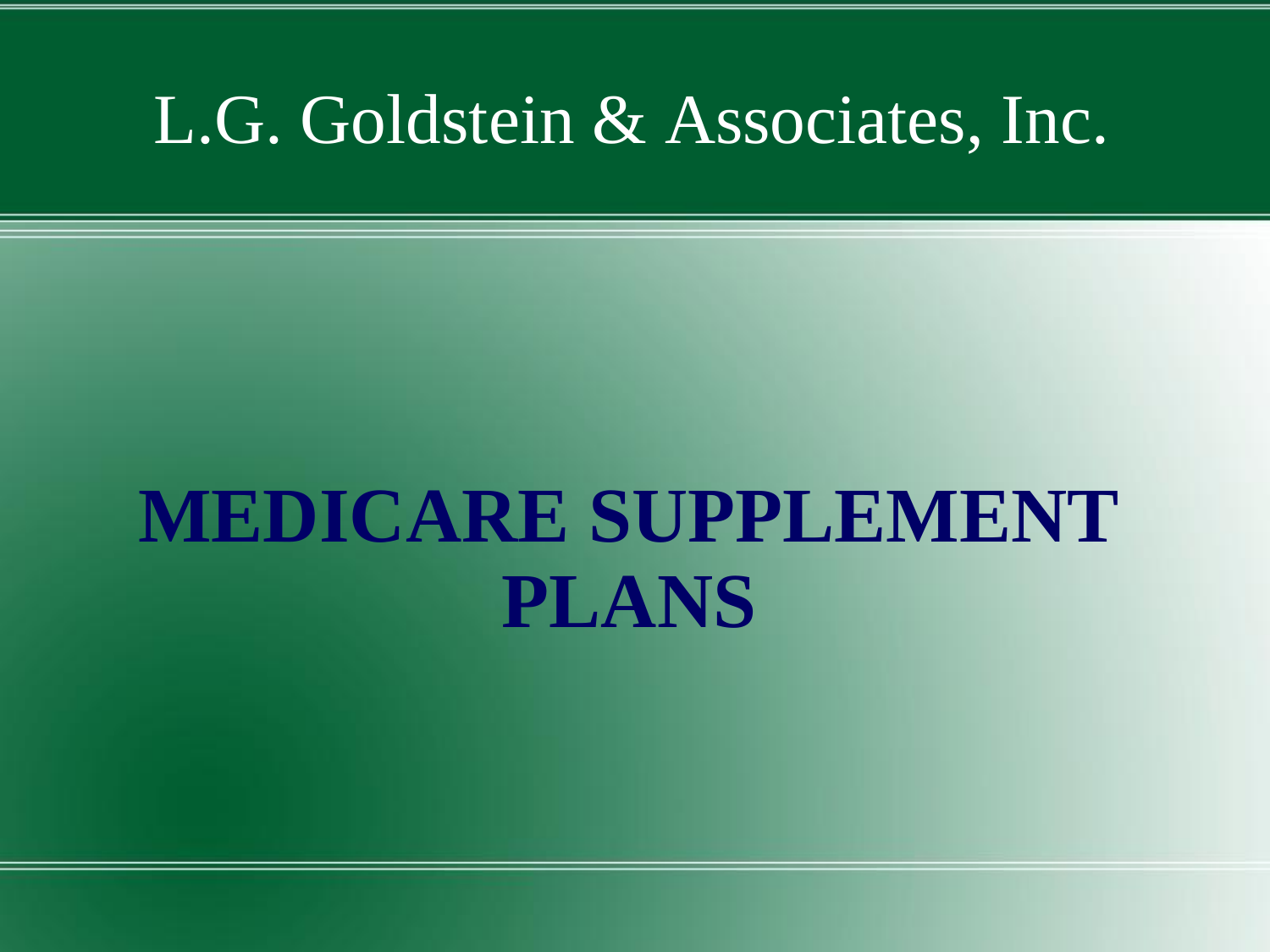# **What is a Medicare Supplement Plan?**

- $\blacksquare$  Medicare Supplement policies are health insurance policies sold by private insurance companies to fill "gaps" in Original Medicare Plan coverage. In general, with a Medicare Supplement policy:
	- You get help paying for some of the health care costs that the Original Medicare Plan doesn't cover.
	- You also get benefits not covered by Original Medicare, like emergency health care outside the United States.
	- You pay a monthly premium to the private health insurance company that sells you the policy. Medicare and the Medicare Supplement policy both pay their shares of covered health care costs.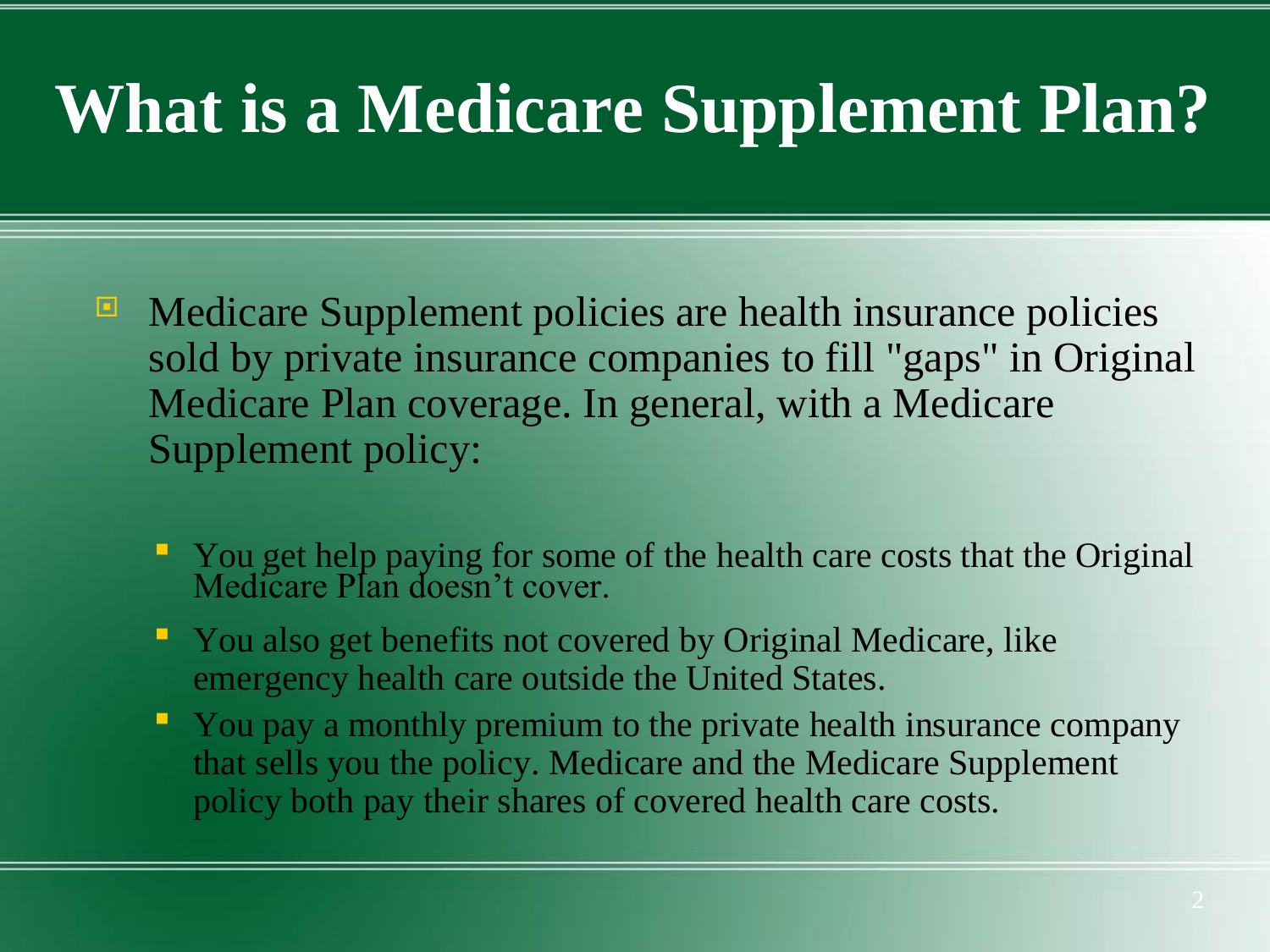### **Medicare Part A**

 $\blacksquare$  Partially pays room and board charges for Inpatient Hospital Care and Skilled Nursing Care

#### Part A deductible: \$1156.00

- Once the deductible has been met, Medicare will pay for all covered inpatient hospital costs for 60 days
- **Co-Payment Days 61-90** 
	- At the  $61<sup>st</sup>$  day, and for the next 29 days, a co-payment charge of \$289.00 PER DAY must be paid (Medicare will pay any excess)
- Co-Payment Days 91-150 (Lifetime Reserve Days)
	- When Using lifetime reserve days, the co-payment amount increases to \$578.00 PER DAY.
	- When these days are gone, they are gone forever. After they are used, ALL in-hospital charges must be paid. Medicare PAYS NOTHING.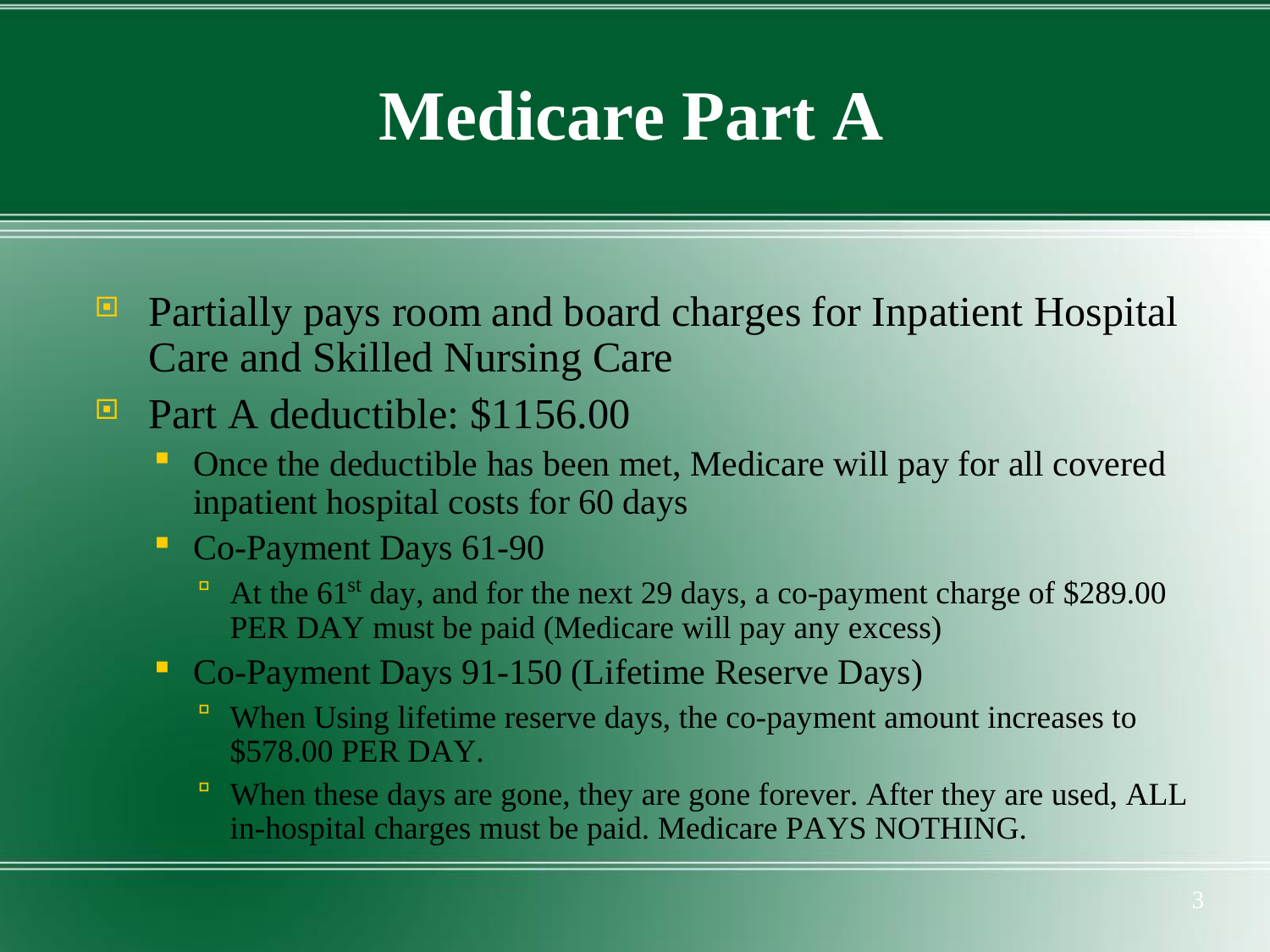### **Medicare Part A (cont.)**

#### **E** Skilled Nursing Facility Care

- Medicare only pays for skilled level care in a Medicare-approved Skilled Nursing Care facility. It will not pay for intermediate or custodial care, or for care in a facility not approved by Medicare.
- Each Benefit Period
	- Medicare will pay for all covered services for the first 20 Days
	- **Co-Payment Days 21-100** 
		- Beginning with the  $21<sup>st</sup>$  day, and for the next 79 days, all costs up to the PER DAY co-payment charge of \$144.50 must be paid, with Medicare paying the rest.
- **E** AFTER 100 DAYS, MEDICARE PAYS NOTHING.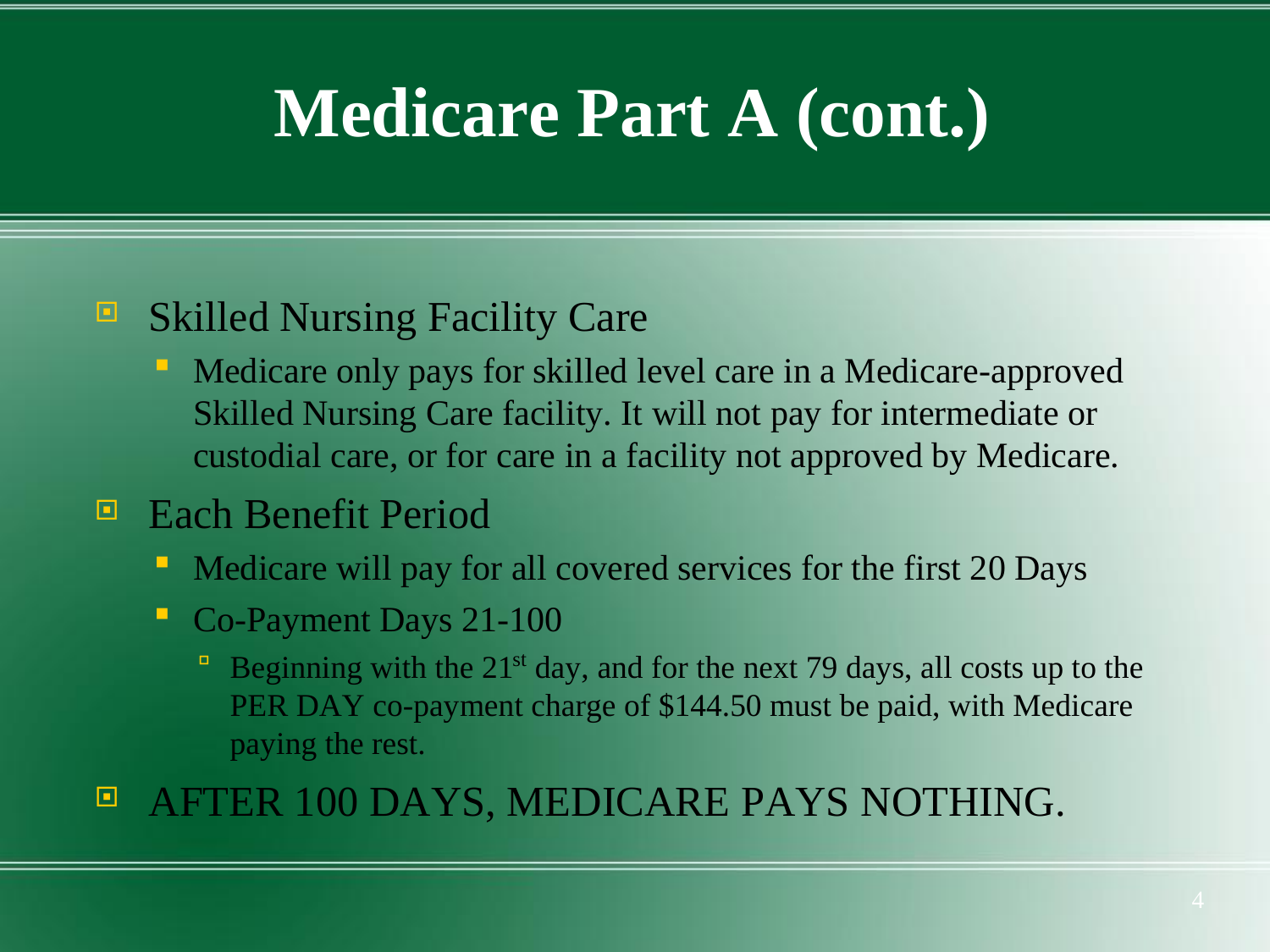### **Medicare Part B**

- $\blacksquare$  There is a separate Part B deductible, which applies each calendar year. The current deductible is \$162.00.
- Once the deductible has been met, Medicare will generally pay 80% of the APPROVED AMOUNT.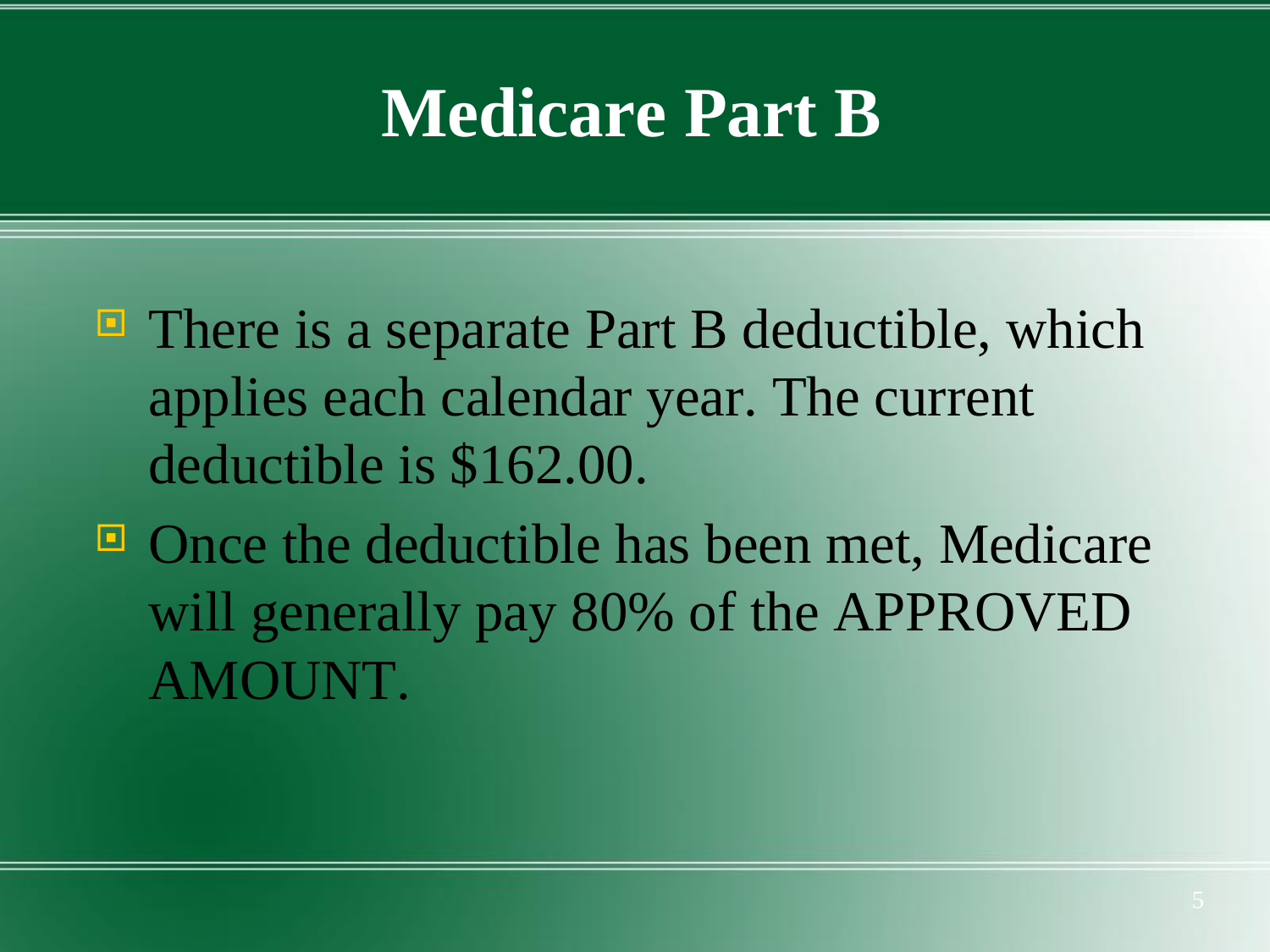# **Medicare Part B** *Pays for things like...*

| <b>Doctor Services</b>                                                                                                                                                                                | Out-Patient<br><b>Hospital Services</b>                                                                                                                                                                               | <b>Medical Supplies</b><br>and Services                                                                                                                                                                 |
|-------------------------------------------------------------------------------------------------------------------------------------------------------------------------------------------------------|-----------------------------------------------------------------------------------------------------------------------------------------------------------------------------------------------------------------------|---------------------------------------------------------------------------------------------------------------------------------------------------------------------------------------------------------|
| Doctor visits which are<br>not part of physical exams:<br>• In the hospital<br>• In your home<br>• In the doctor's office<br>• In the nursing home<br><b>Surgeons Fees</b><br><b>Anesthetist Fees</b> | <b>Emergency Room Charges</b><br>Hospital out-patient clinic<br>charges for:<br>• Non-self administered drugs<br>• Lab Tests<br>• $X-Rays$<br>• Radiology<br>• Medical Treatments<br>• Physical and<br>Speech Therapy | <b>Heart Pacemakers</b><br>Artificial limbs and braces<br>Corrective lenses after<br>cataract operations<br>Wheelchair<br>rental/purchase<br>Surgical dressings,<br>casts, splints<br>Ambulance charges |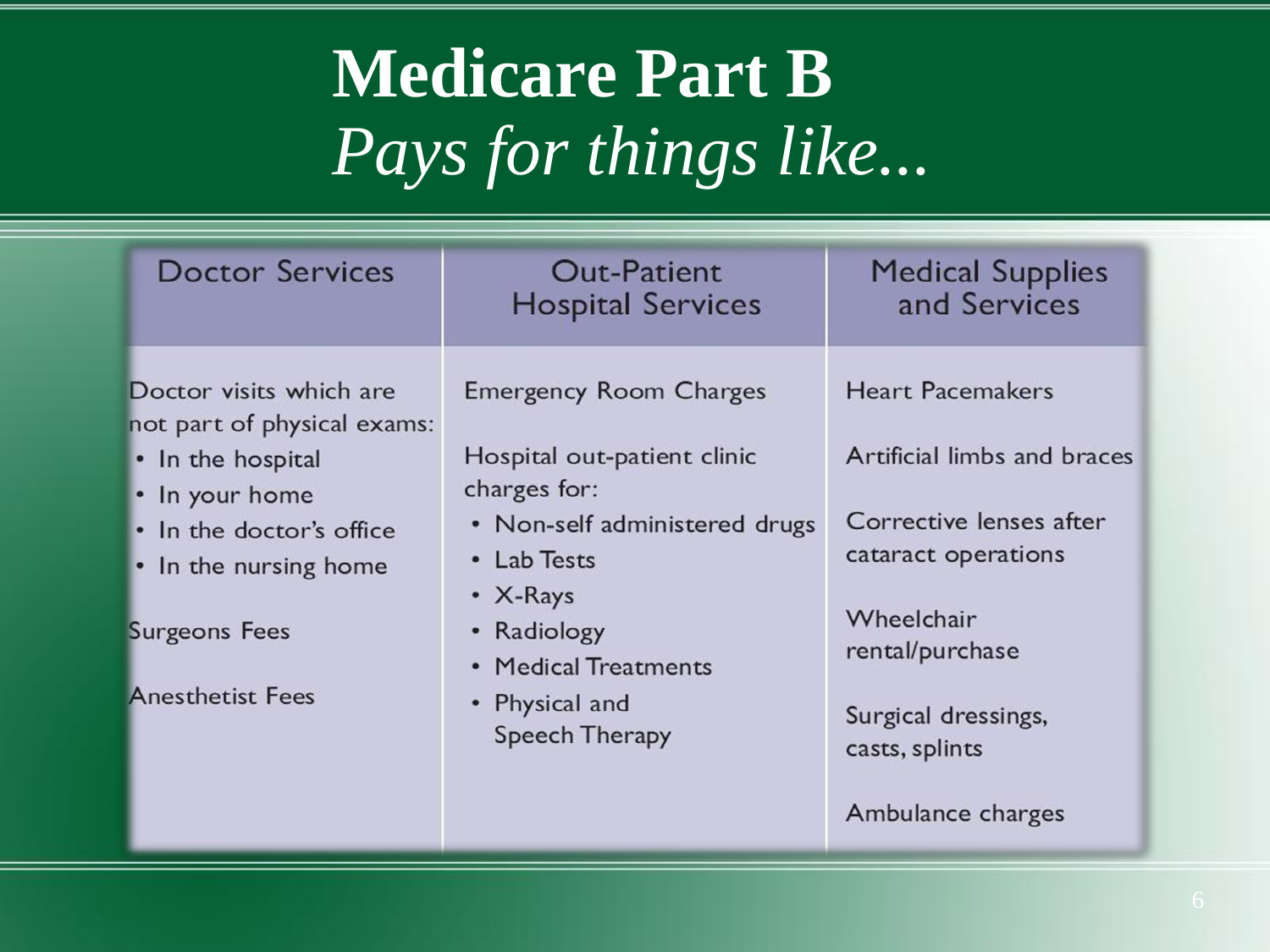## **What does the Plan F pay for?**

- **Part A Deductible -\$1156 first 60 days**
- **D** Days  $61 90$ : \$289 / day
- **Days** 91 515: \$578 / day
- Skilled Nursing Facility Care Up to  $$144.50 / day$ , after three days in hospital, and only days  $21 - 100$  in Medicare approved facility
- $\blacksquare$  First 3 pints of Blood
- **Part B Deductible -\$162**
- <sup>100%</sup> of the Part B Excess Charges
- **E** Home Health Health Care \$0, because Medicare now covers 100% for days 1 100